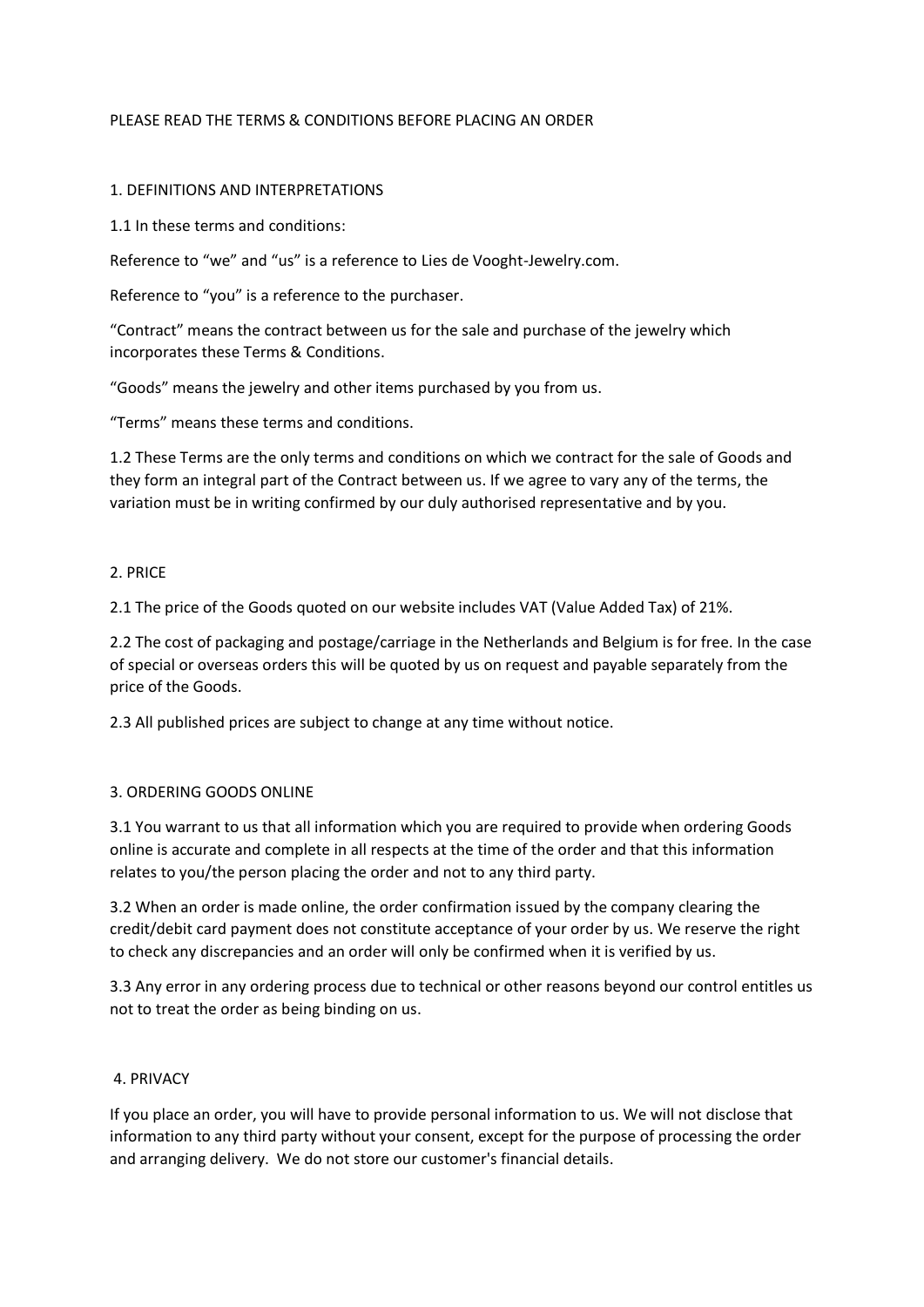#### 5. PAYMENT

5.1 All payment for Goods and, in some cases for the cost of packaging and delivery, must be made before the Goods are delivered.

## 6. DELIVERY

6.1 We will give you an estimated delivery date for the Goods but no times or dates provided by us are guaranteed.

6.2 We will arrange for packing and we will decide on the method of delivery either by post, courier or otherwise.

6.3 You must notify us promptly and in any event within 48 hours or receipt of any Goods if they appear to be damaged in transit. In those circumstances, you must also keep all packaging as this may be required when making a claim.

## 7. RETURNS

7.1 If you wish to return an item then you should email us at info@liesdevooght-jewelry.com to notify us of the return within 7 days of receiving the Goods. You should make it clear if you require an exchange, credit note or refund for the item.

7.2 Any items returned without prior notice in writing will not be accepted.

7.3 You must take reasonable care of all Goods in your possession and return them to us, appropriately packaged to avoid damage, within 7 days from the cancellation date.

7.4 We will refund the purchase price to you within 30 days of the cancellation notice but we reserve the right to charge a restocking fee and any other costs we incur in connection with the return of the jewelry.

7.5 In the case of Goods which are made and supplied to your specification or which have been personalised for you, you will not have the right to cancel the Contract.

7.6 Items should be returned in their original packaging to ensure they are adequately protected in transit.

7.7 Items should be returned new and unused. Returns that are damaged or soiled will not be accepted and may be sent back to the customer.

# 8. FAULTY GOODS

8.1 Goods are classified as faulty if they are received damaged, or where a manufacturing fault occurs within one month of purchase. Please note that items that are damaged as a result of wear and tear are not considered to be faulty.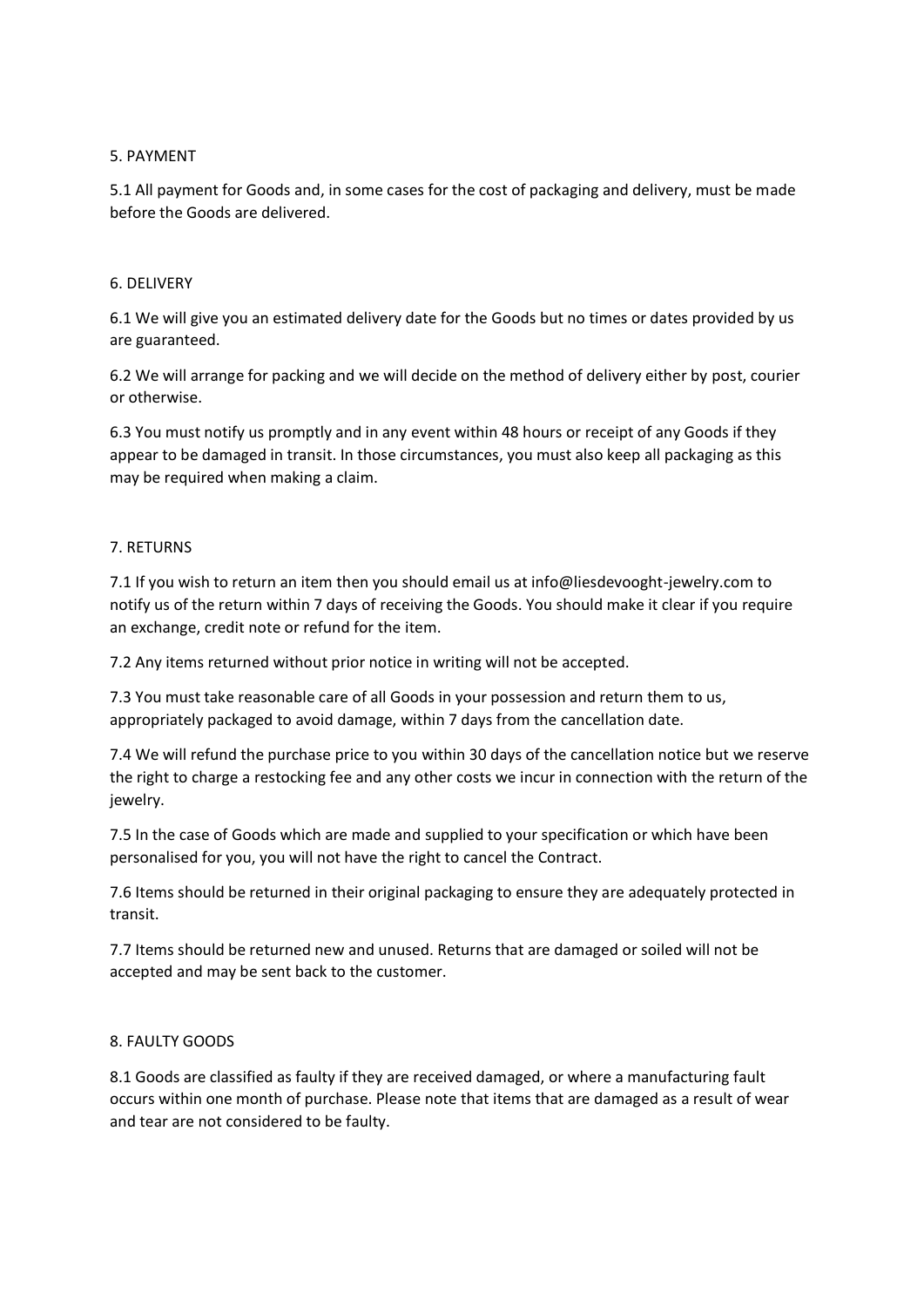8.2 If you would like to exchange a faulty item, please be aware that we can only replace it for another product which may not be in the same colour and style, subject to availability. Where possible, we will offer to repair faulty items.

## 9. LATE RETURNS

9.1 Jewelry returned outside of the above timeframes will not accepted and will be returned to the customer.

#### 10. RISK AND OWNERSHIP

10.1 The risk of loss or damage to Goods passes to you upon delivery.

10.2 Ownership in all Goods remains with us until full payment of all amounts due to us have been received from you.

10.3 You will be responsible for the safe custody and insurance of all Goods in your possession.

10.4 You have no right to re-sell any Goods until payment has been received in full by us.

## 11. WARRANTIES AND LIABILITY

11.1 We warrant to you that the Goods ordered by you will meet the description as shown on our website (or any other description given to you in writing).

11.2 We will not have any responsibility for any damage which occurs to the Goods after delivery.

11.3 If any defect in any Goods appear within a month of delivery, you must notify us as soon as you become aware of the defect, giving us full details. We will then decide, in consultation with you, whether the defect is our responsibility. If so, we may arrange either to repair the Goods or to replace them with similar Goods, as much as possible.

11.4 We do not accept any responsibility for any wear and tear, accidental damage or failure by you or by any third party to adhere to any written recommendation provided in relation to the Goods.

11.5 Liability to you for loss or damage under no circumstances must exceed in the total amount you have paid us for those Goods. (However, we acknowledge that we cannot exclude legal liability for death or personal injury which is proved to be due to our negligence).

# 12. NOTICES

12.1 If you wish to give us any notice relating to a matter covered by these Terms, you must confirm that notice in writing. In the case of email notices, these should be sent to info@liesdevooghtjewelry.com and you must send them so as to return an acknowledgement of receipt.

# 13. CUSTOMER DEFAULT

If you: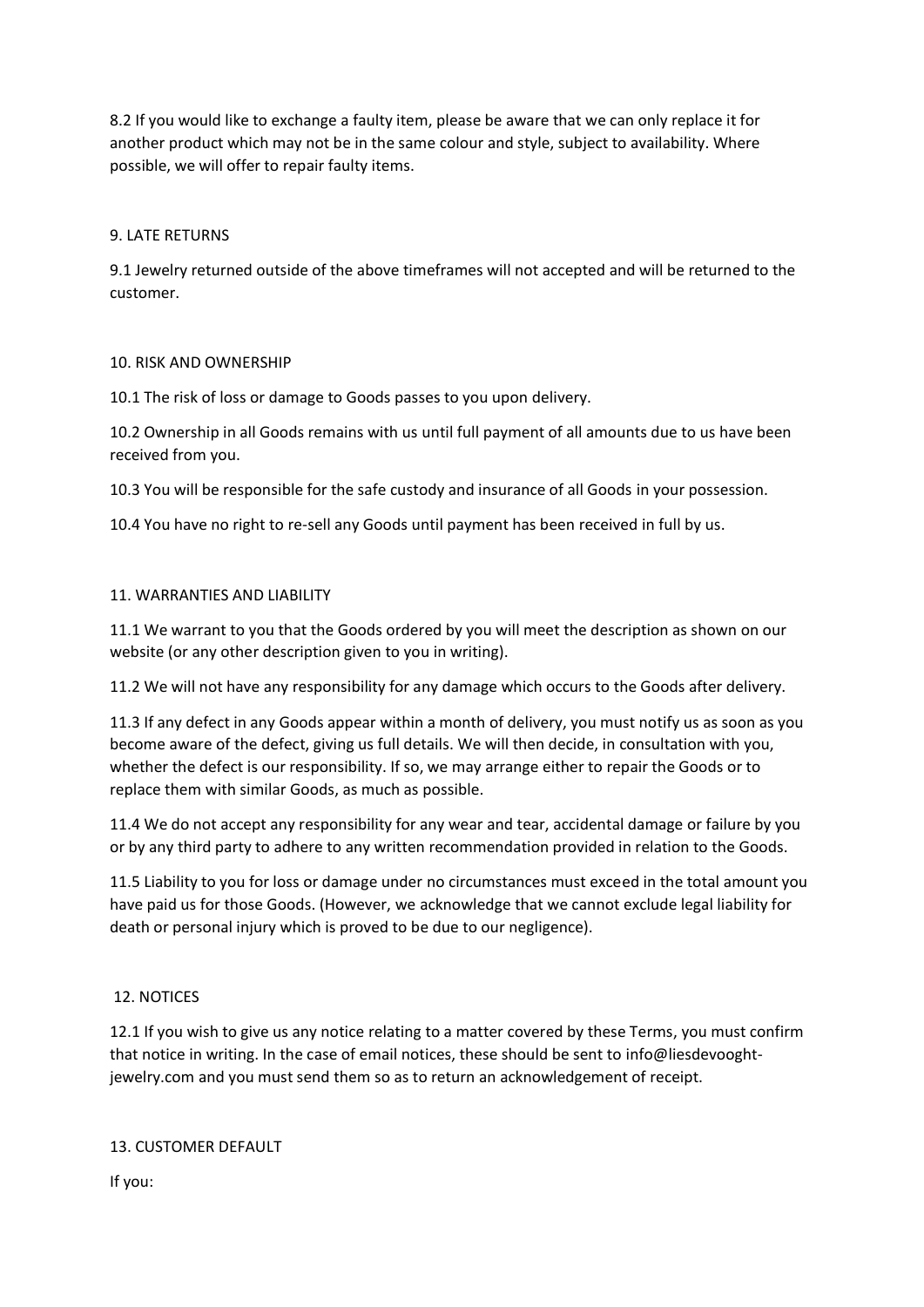give us any incorrect personal information, or fail to make any payment when it is due, or cancel any payment, or become insolvent, or commit any breach of these Terms

then, in any of those events, we have the right to cancel the Contract and recover possession of any Goods which have been supplied for which payment has not been received in full.

## 14. FORCE MAJEURE

We will not have any liability to you if we are prevented from performing any of our obligations on account of any circumstances beyond our reasonable control which includes, but is not limited to, extreme weather conditions, act of God, terrorism, war, strike or difficulty in obtaining materials and/or labour. In any of these circumstances we reserve the right to terminate the Contract.

## 15. GENERAL

15.1 Severance: If any provision in these Terms is held by a court to be unenforceable, that will not affect the remaining provisions of the Terms.

15.2 Entire Agreement: These Terms govern our relationship with you and in accepting them, you confirm that no other arrangement, agreement or representation applies.

15.3 Assignment: We reserve the right to assign any of our rights or obligations under the Contract with you to a third party on the basis that the existing contractual terms will become the responsibility of that third party. You will not assign your rights without first getting our written consent.

#### 16. INTELLECTUAL PROPERTY

Where the Goods include designs or works of art, these are prepared by a designer or artist who owns the copyright in those works. You have no right to make any copies or adaptations of any such Goods.

#### 17. DISPUTES

17.1 If there is a dispute which we cannot settle by direct negotiation it may be referred to mediation if agreed between us. In that event, the mediation will be conducted in accordance with the Dutch Dispute Committee mediation rules.

17.2 Any dispute between us will be finally determined by the Dutch courts and you agree to submit to the jurisdiction of those courts.